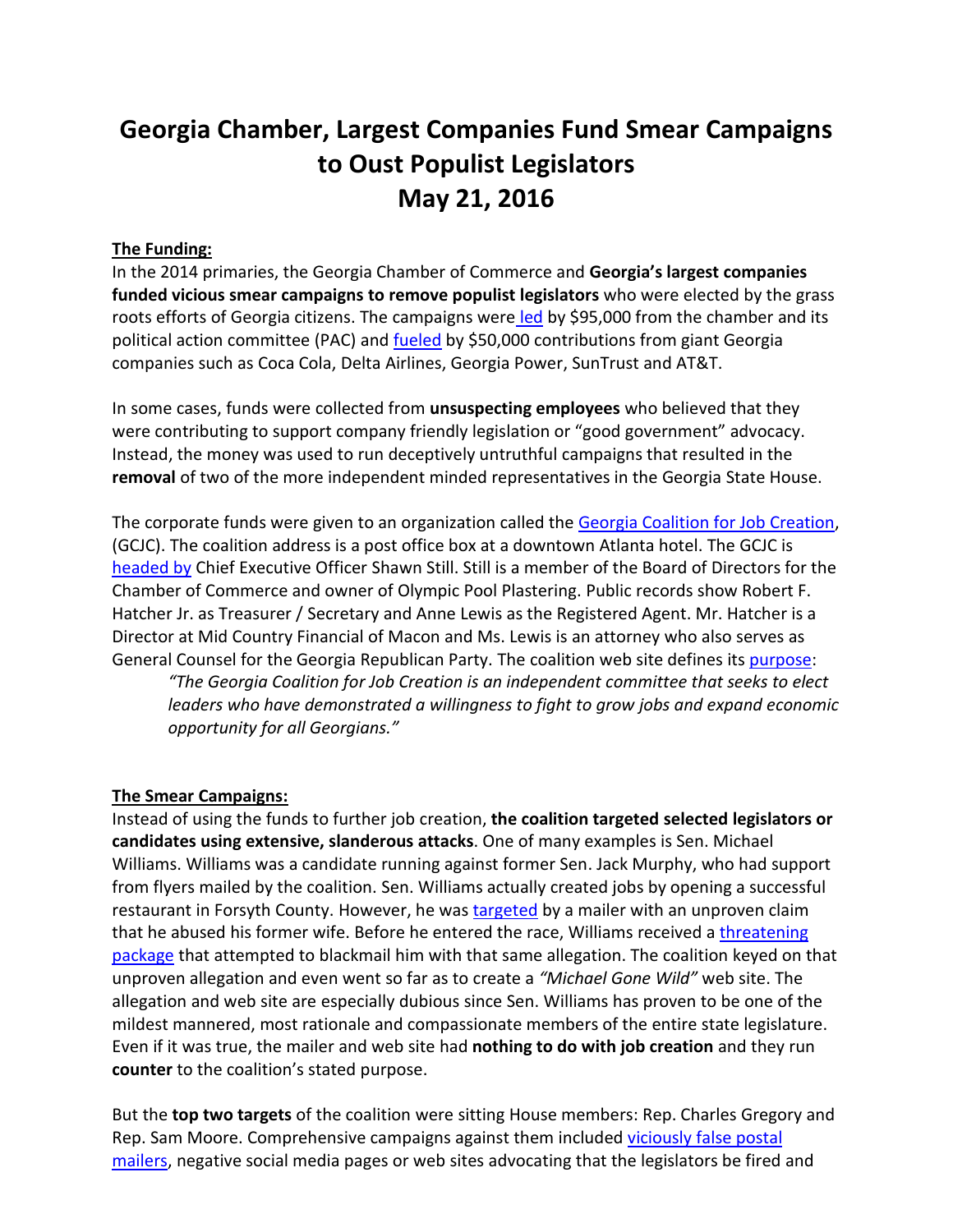supporting mailers for their political opponents. Gregory, former state director for the 2012 Ron Paul presidential campaign, won his House District 34 seat in Kennesaw using a grass roots funded, door to door campaign. Gregory consistently fought against excessive spending, supported reduced regulations, and opposed tax increases. These are all considered to be **pro job growth positions**. Nevertheless, the coalition accused him of supporting Obamacare although he actually voted once to nullify it. The coalition also criticized his opposition to drug tests for food stamp recipients and a variety of other things that are **not** related to job creation.

# **The Big Lie:**

But the **most vicious coalition attacks** were reserved for Rep. Sam Moore, Rep. Moore won a special election to replace Calvin Hill who died while in office. He won that Cherokee County House District 22 seat with a grass roots funded door to door campaign. Rep. Moore did **not**  take campaign contributions from corporations, PACs, lobbyists or legislators and could not be controlled by them.

Shortly after taking office Moore introduced **a bill to remove loitering laws that have been consistently ruled unconstitutional and caused localities to pay millions of dollars in damages**. The coalition seized that opportunity to create a Fire Sam Moore social media [page](https://www.facebook.com/search/top/?q=FIRE%20SAM%20MOORE) and web site and send [flyers](https://voterga.files.wordpress.com/2016/05/sam-moore-cjc-1-front.jpg) to his constituents claiming that the reduction in loitering laws would allow sexual predators in schools. The claim had a problem: **It was a lie and it still is:**

- Loitering laws only apply at unusual times when children would not normally be present [O.C.G.A. 16-11-36:](http://law.justia.com/codes/georgia/2010/title-16/chapter-11/article-2/16-11-36/)
- Non parental access to children at school is prevented by the Children Protection Act [O.C.G.A. 21-2-1180;](http://law.justia.com/codes/georgia/2010/title-50/chapter-21/article-2/50-21-26/)
- Children are further protected by State Sex Offender Registry Laws [O.C.G.A. 42-1-15;](http://gbi.georgia.gov/42-1-15-state-sexual-offender-registry)
- Known predators are also required to wear an electronic monitoring device *o[.](http://gbi.georgia.gov/42-1-14-state-sexual-offender-registry)c.g.A. 42-1-14.*

**The lie was created** and propagated on February 21, 2014 under the supervision of House Speaker David Ralston who manages the floor proceedings. On that day, a small handful of **fellow Republican legislators** took to the well of the floor in a highly unusual, orchestrated maneuver to criticize Moore's just introduced bill, [HB1033.](http://www.legis.ga.gov/legislation/en-US/Display/20132014/HB/1033) That, in itself, was remarkable considering that many legislators don't even read and understand their own bills during the entire bill life cycle. Yet they supposedly analyzed the bill of another legislator before it was even assigned to a committee.

The Republican legislators, most of who were on the House leadership team, had a motive. **They had already flooded Moore's previous opponent, Megan Biello, with \$17,000 in contributions** during the special election. That was when Moore defeated her in a February 4 Republican primary run-off. Biello continued to run for the seat that Moore won and would face him again in the upcoming primary. Her campaign raised \$30,000 in total with over 97% of the money coming from out of district sources. She benefitted significantly from the negative publicity Ralston's House leadership supporters generated against Rep. Moore as well as coalition [mailers](https://voterga.files.wordpress.com/2016/05/megan-biello-cjc-3-front.jpg) sent by the coalition on her behalf. Biello had no track record indicating that she would "*fight to grow jobs and expand economic opportunity for all Georgians."*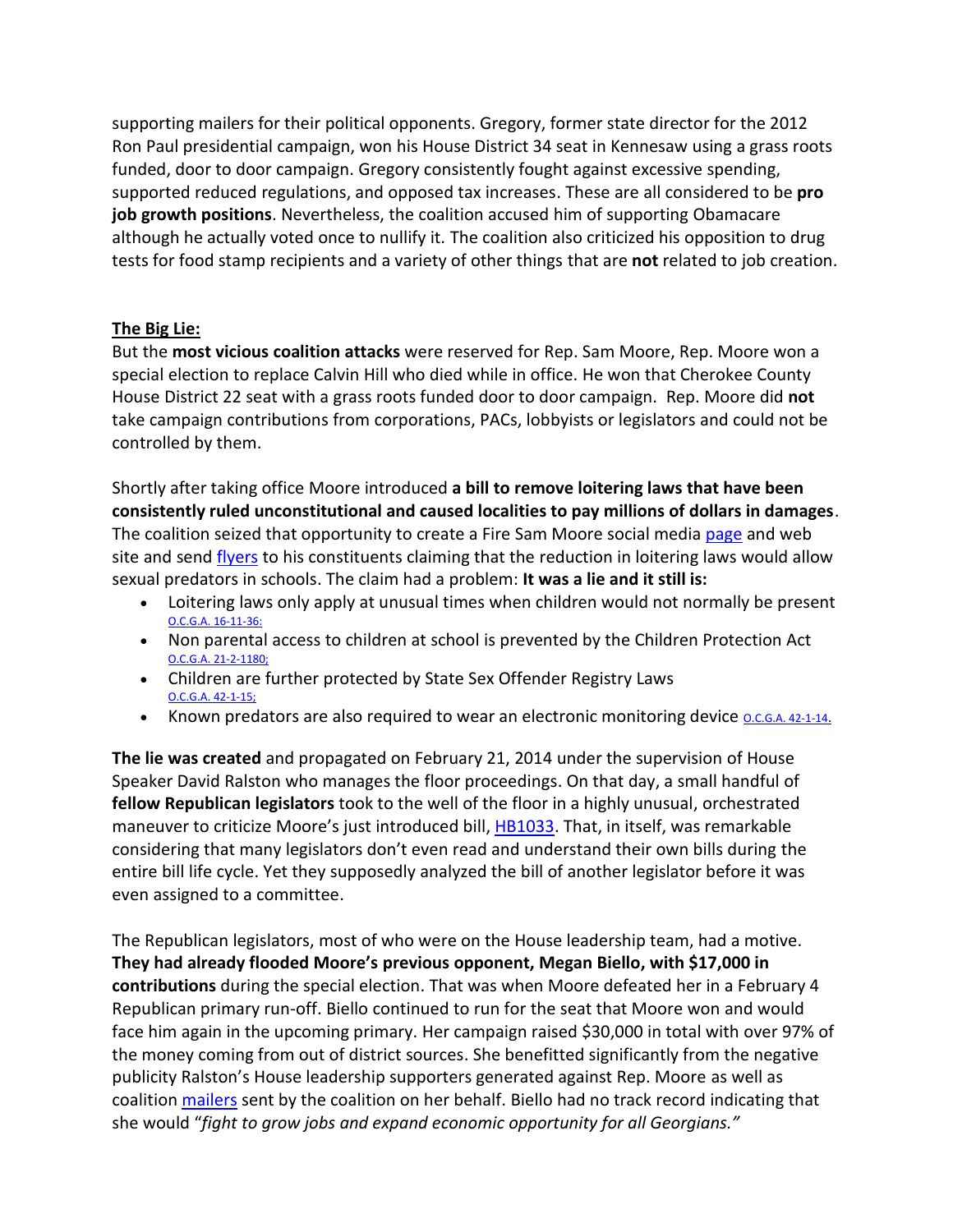## **The Victims:**

Selectively funding one Republican primary campaign over another is nothing new for Ralston's House leadership team. In a 2012 District 46 primary, legislators gave over \$27,000 including **\$5,000 from the Speaker to ensure the defeat of a minister**, Rev. Martin Hawley. Hawley was running for the seat of Rep. Bobby Franklin a healthy, independent minded, 54 year-old who was found dead in his Cobb County home on July 26, 2011. Rev. Hawley, one of Franklin's pastors, raised 96% of his \$11,000 in campaign funds from individuals. John Carson, the candidate supported by Ralston and his House leadership team raised about 93% of his \$54,000+ from legislators, PACs, lobbyists and corporations. His overwhelming **5:1 spending advantage** resulted in a 2:1 margin of victory in that Republican primary.

Michael Williams survived the onslaught with some help from talk radio show host Erick Erickson. He upset Sen. Jack Murphy in his primary and became a state senator. Gregory and Moore were not as fortunate. Rep. Charles Gregory lost a close 52%-48% primary to Bert Reeves. Reeves used the same lies in his flyers that the coalition used against Gregory. The coalition had even claimed that Gregory supported sexual predators in schools even though HB1033 never had a hearing or a vote.

Rep. Sam Moore lost by about 2% in a close three way race with Biello and Wes Cantrell, garnering close to 30% of the vote in a May 2014 Republican primary. Biello lost the run-off to Cantrell in July. Both Biello and Cantrell repeatedly used the lie to attack Moore. **Since voters are not familiar with Georgia law,** the truth didn't matter and the lie worked. The candidates and the coalition had repeated the lie often enough until it became the truth.

**Speaker Ralston had to know** that allegations regarding Rep. Moore's bill were false since he is a criminal defense lawyer. Nevertheless, he facilitated creation of the controversy. Civic leaders became outraged over the orchestrated attack on Moore, Ralston's tampering with primary election funding and the dictatorial way in which he runs the House runs in defiance of democratic principles. Those leaders, including some from the speaker's own party called for his **resignation** at an April 29, 2014 [press conference](https://www.youtube.com/watch?v=uwWKdDYiQ28) in the Georgia Capitol. However, Ralston continued unopposed as Speaker of the House and retained his seat against primary challenger, Coach Sam Snider.

## **Connecting some Dots;**

The Gregory–Reeves race provides us further insight into the depth of corruption in and around the Georgia state government. Reeves had rented an apartment in District 34 a week before qualifying and then immediately filed to run for Charles Gregory's seat. Reeves worked as lawyer in the offices of [GMHC360](http://gmhc360.com/) LLC. Records show that he and one or more of his campaign staff members were located at 57 Waddell St. in Marietta.

During that time the offices of GMHC360 were located at the 57 Waddell St. address. Heath Garrett Is a founding partner of GMHC360. Garrett leased the top floor of the small two story building from Cobb County which previously used it as a property management office. Garrett was chief of staff for U.S. Sen. Johnny Isakson. He also served as lead political strategist for the Georgia Chamber of Commerce and their SPLOST efforts.